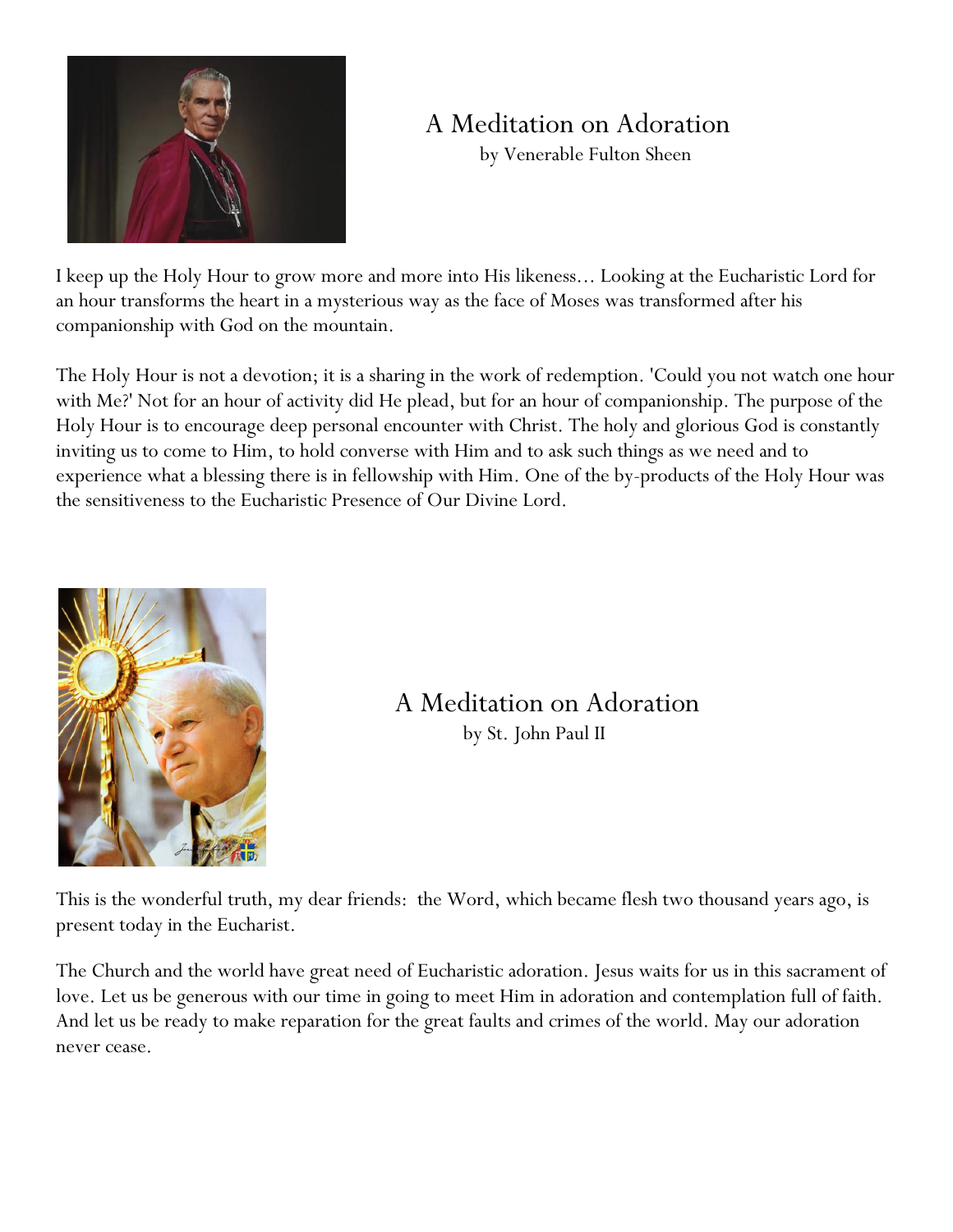

# A Meditation on Adoration

by Father Martin Lucia, M.S.S.

*All conversions and all apostolic activities in the Church are accomplished by grace generated by prayer.*

The Church also teaches us that the most efficacious prayer is prayer in the Presence of Jesus in the Blessed Sacrament. Prayer in the Divine Presence of Jesus in the Blessed Sacrament releases the power, blessings and graces of God upon mankind.

The best example of this is from Sacred Scripture. Jesus asked His Apostles who touched Him, because He felt the power go out from Him. He was referring to a woman who made an act of faith by touching the hem of His garment, knowing that by doing so she would be healed.

Each time you go to Jesus in the Blessed Sacrament, you touch His Heart with your faith. Each Holy Hour you make in the Presence of Jesus in the Blessed Sacrament releases His power and graces upon you, your family, your parish, your diocese and the world. This is why our Holy Father, Pope John Paul II, says that "the Church and the world have a great need of Eucharistic Adoration.



### A Meditation on Adoration

by St. Padre Pio

Eucharist adoration is the most concrete expression of our adoration of God. Fixing our gaze on the Host we cannot but be aware of our nearness to God.

"... you will come closer to God and will place yourself in His presence for two major reasons. First, to render to God the honor and obedience that we owe Him. It can be done without His speaking to us, and without our speaking to Him because this duty can be fulfilled by acknowledging Him as our God, and ourselves as His vile creatures spiritually prostrate before Him, awaiting His commands. How many courtiers are there who frequently place themselves before our King, not to talk to Him or to listen to Him, but simply to be seen by Him so that by their assiduity they may become known as His true servants? This manner of coming before God solely to voluntarily acknowledge ourselves as His servants is most holy, most excellent, most pure and is also the utmost perfection."

"The second reason for placing oneself in God's presence while praying is to talk to Him and to hear His voice by means of inner aspirations and illuminations. ....when you are praying in God's presence, face the truth, speak to Him if you can, and if you can't, be still, let yourself be seen, and don't worry about it..."